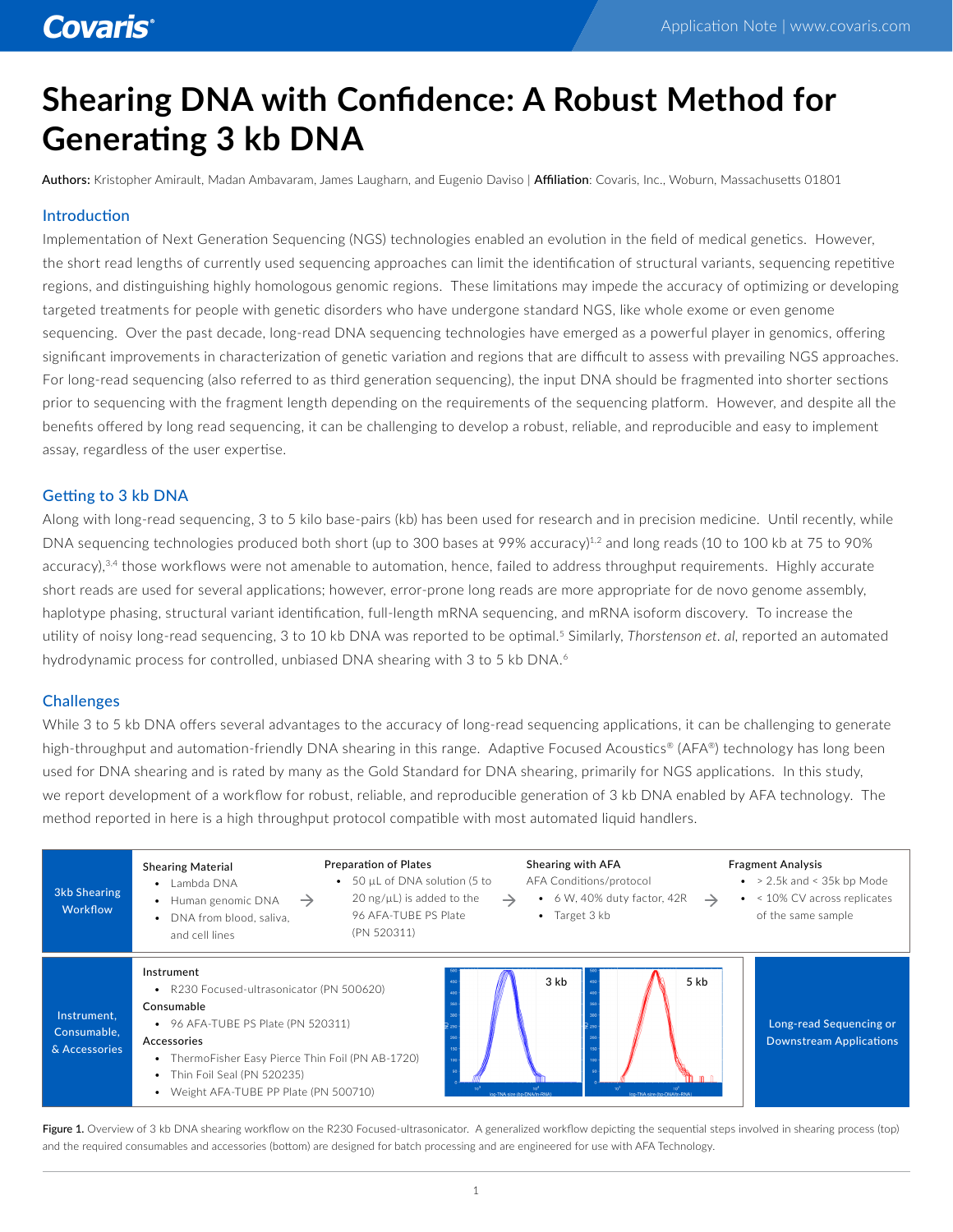## Materials and Methods

#### Preparation of Extracted Samples

Lambda DNA (NEB, N3011L), Human Genomic DNA (Promega, G3041) were diluted in 10 mM Tris-HCl 1 mM EDTA to concentrations between 5 ng/µL and 20 ng/µL. - DNA from saliva and blood samples stored in 10 mM Tris-HCl were diluted using 10 mM Tris-HCl 1 mM EDTA to 10 ng/µL.

#### Preparation of Plates

Fifty (50) µL of the diluted DNA solutions were added to each well of the 96 AFA-TUBE PS Plate (PN 520311) by piercing the seal with a 200 µL pipette tip, without ejecting the beads from the well. An adhesive foil seal was then used to re-seal the pierced wells. The plates containing samples were then centrifuged at 1600 x g for 60 seconds.

#### DNA Shearing with AFA Technology

The 96 AFA-TUBE PS Plate was then placed on the R230 Focused-ultrasonicator (PN 500620) and the Weight AFA-TUBE PP Plate (PN 500710) was placed on top of the consumable. The samples were sheared using the "*R230 96 AFA-TUBE PS Plate 3 kb Shearing*" method.

#### Fragment Size Determination

Control Samples were normalized to 2.5 ng/ $\mu$ L and measured for fragment distribution using the Fragment Analyzer High Sensitivity Large Fragment Kit (Agilent, DNF-493 (obsolete)), or Fragment Analyzer High Sensitivity Large Fragment 50 kb Kit (Agilent, DNF-464). Extracted samples were measured for fragment distribution at their sheared concentrations on the Fragment Analyzer. Smear Analysis was used in Prosize 4.0 (Agilent) to determine the Mean Fragment Size and % of DNA between 15 and 15,000 bp.

#### Results and Discussion

In this study, we optimized the AFA conditions and validated consumables to produce DNA size distributions with the mean fragment size of 3 kb. Purified DNA in 10 mM Tris-HCl with 1 mM EDTA buffer was used as a sample in a 96-well plate format with R230 Focusedultrasonicator. DNA samples were sourced from multiple sources (purified control, cell-line, blood DNA) with a starting fragment size ranging between 10 and 40 kb. 3 kb fragment size was achieved using control samples (L-DNA, DNA from blood, saliva, and buccal swab) along with two different purification schemes (Chemagen and standard bead clean up) and with samples that were either newly extracted or few months old. DNA fragments within 10% deviation from the target size were generated with CV less than 15%. For the number of experiments that were conducted, 100% of 3 kb DNA were recovered from every experiment with CV less than 10%. The turnaround time was 140 minutes/plate, or less than 90 seconds/sample.



Figure 2. DNA shearing profile showcasing highly reproducible yield of 3 kb DNA obtained from different sample sources. Inset picture: 100% recovery of 3 kb DNA generation with remarkable reproducibility (%CV < 10).